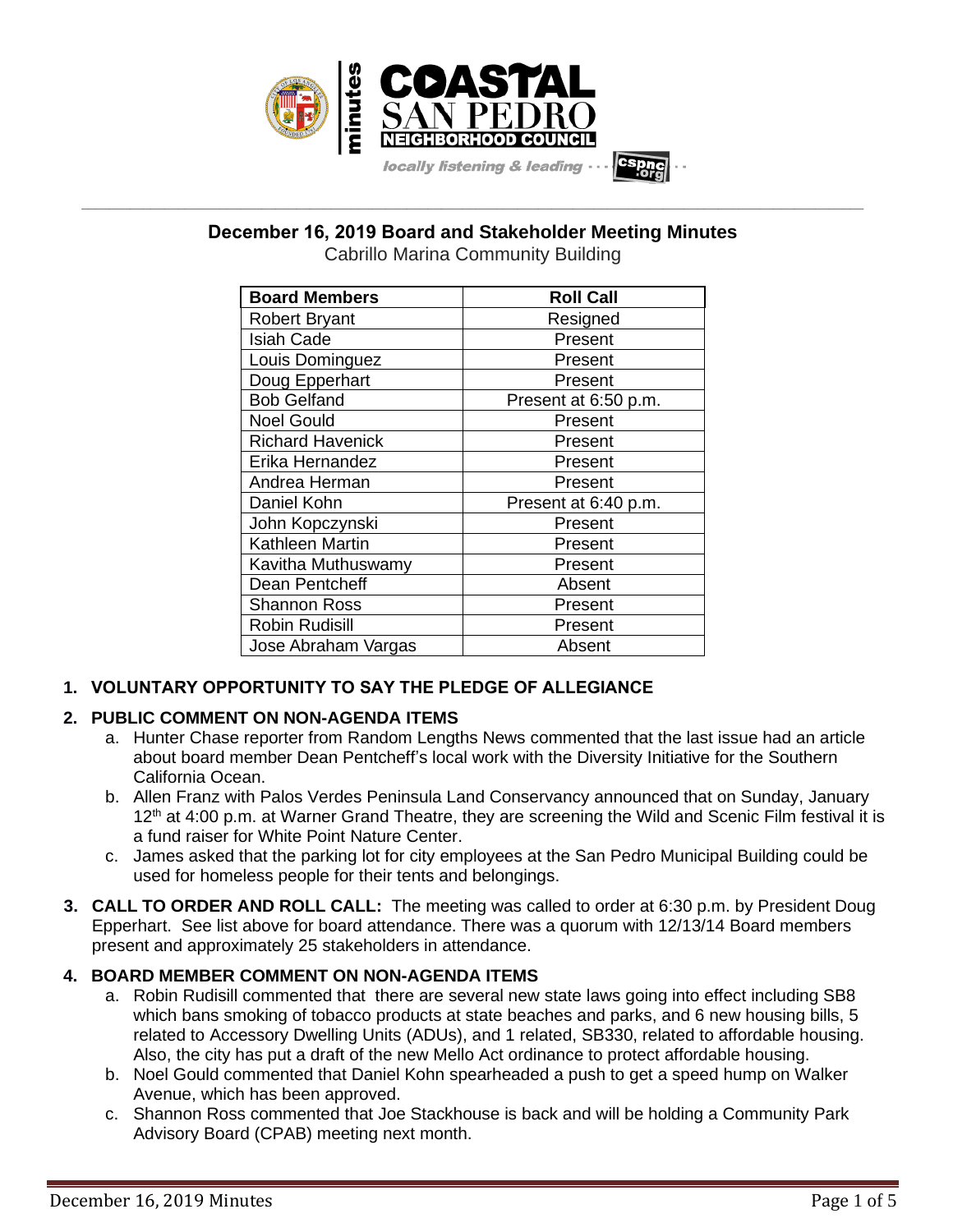- d. Louis Dominguez commented that the March primary coming, and the County is completely changing the way we vote, there will be fewer polling places, but voting will be for 11 days.
- e. Kathleen Martin announced that on Wednesday, December 18<sup>th</sup> these will be a mobile shower event at the San Pedro United Methodist Church at 6<sup>th</sup> Street and Grand Avenue and the Los Angeles Homeless Services Authority's annual homeless count will be on Wednesday, January 22<sup>nd</sup>, to sign up to volunteer please go to [https://www.theycountwillyou.org/.](https://www.theycountwillyou.org/)
- f. Doug Epperhart commented that Shannon Ross was elected of the President of the San Pedro Democratic Club, that Dean Pentcheff is on cover of Random Lengths News, and he recognized the board's appreciation of support staff Kristina Smith, Andrew Menzes, and Sheryl Akerblom.
- **5. APPROVAL OF PRIOR MEETING MINUTES** November 18, 2019 meeting minutes Approved without objection.

## **6. REPORTS FROM GOVERNMENT AGENCY REPRESENTATIVES**

- a. **LAPD** Senior Lead Officer Winter Unable to attend
- b. **Port of Los Angeles** Augie Bezmalinovich
	- i. The Next meetings of the Board of Harbor Commissioners will be Thursdays, December 19, 2019 and January 9, 2020, both at the port administration building at 9:00 a.m.
	- ii. A Draft Initial Study/Negative Declaration for the Star-Kist Cannery Facility Project at 1050 Ways Street on Terminal Island will be released for public review on Thursday, December 12th for a period of 30 days. The proposed Project involves the demolition of the former Star-Kist cannery facilities on an approximately 16.5-acre site within Terminal Island at the Port of Los Angeles. The proposed Project involves demolition of all facilities within the Project footprint including a small wooden dock, grading, covering exposed dirt with crushed miscellaneous base, and installation of perimeter fencing and lighting. No operations are proposed at this time. The document will be available at [www.portoflosangeles.org](http://www.portoflosangeles.org/) under the "Environment" tab starting Thursday, December 12th.
	- iii. The ports of Los Angeles and Long Beach will host a public workshop on Wednesday, December  $18<sup>th</sup>$  to present a proposed rate structure that would help to accelerate the conversion of the San Pedro Bay truck fleet to cleaner, less-polluting models. The workshop for the Clean Truck Program Rate will be held from 9 a.m. to noon Wednesday, December 18<sup>th</sup>, in the Bob Foster Civic Chambers at Long Beach City Hall, 411 W. Ocean Blvd., Long Beach.
	- iv. Mr. Bezmalinovich answered questions from the board and stakeholders.
- c. **Councilman Joe Buscaino** San Pedro Field Deputy Ryan Ferguson Not present
- d. **Department of Neighborhood Empowerment (DONE)** Raquel Beltran , General Manager
	- i. Prior to Ms. Beltran speaking President Doug Epperhart gave a brief overview of Coastal San Pedro Neighborhood Council's history.
	- ii. Ms. Beltran announced that Octaviano Rios would be replacing Obiamaka Ude as the board's Neighborhood Council Advocate (NEA).
	- iii. Rachel Beltran gave a brief overview of her background and experience.
	- iv. She has 4 goals; 1) improve the support that the department provides to Neighborhood Council board members and assist them to navigate the Neighborhood Council system 2) improve their relationship with Neighborhood Councils 3) work with Neighborhood Council board members to be thought partners, with things like decisions, procedures, etc. 4) improve city hall's relationship with Neighborhood Councils.
	- v. The GM position is a challenging one, she has enjoyed the first 3 months.
	- vi. Ms. Beltran answered questions from the board and stakeholders.
- e. **Assembly member Patrick O'Donnell** Hina Ahmad, Field Representative Not present

## **7. PRESENTATION BY COUNTY OF LOS ANGELES ON WHITE POINT PARK CONCEPT PLAN**

- a. The presenters gave a brief overview of the park area and how it was impacted by the landslide.
- b. They displayed photos of conceptual plans. It will primarily be a facelift to the existing structures.
- c. The presenters answered questions from the board and stakeholders.

### **8. MOTION REQUESTING RECREATION AND PARKS TO PREPARE A PLAN TO REMOVE DEBRIS IN SUNKEN CITY** – *Sunken City ad hoc Committee*

*Whereas,* the "Sunken City" slides began over 90 years ago and has continued intermittently ever since, and considerable quantities of hazardous debris and materials—both natural and man-made—continue to threaten the site, and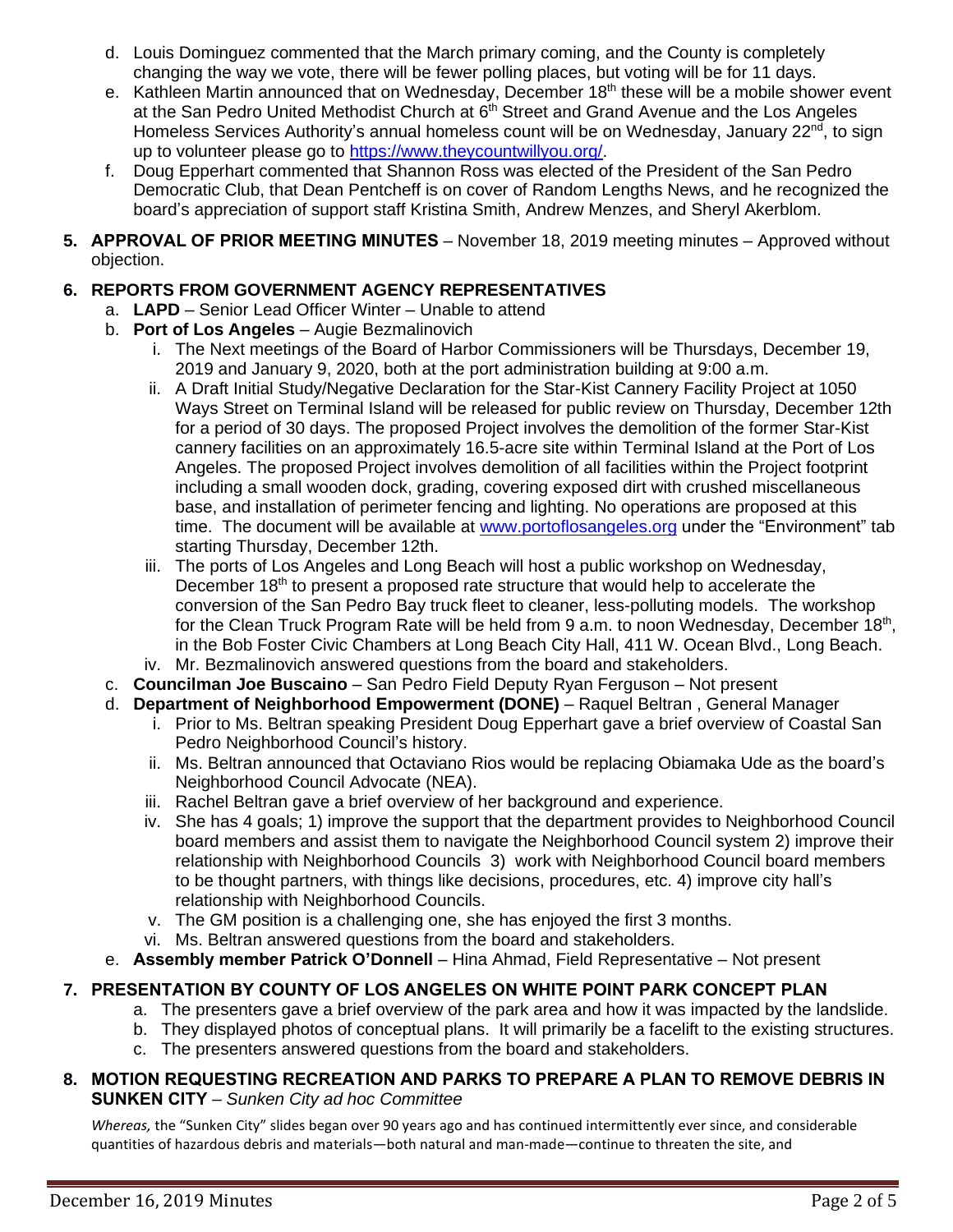*Whereas,* the City of Los Angeles funded a 2016 geological study of the Sunken City Slide Area **(hyperlink)** which concluded that there is imminent danger from falling debris, and

*Whereas,* people can legally walk on the beach beneath the slide and ascend into the slide area, and people routinely access the upper slide area even though Recreation and Parks and the City of Los Angeles has fenced and posted the street-level boundaries of the site for no trespassing, and

*Whereas,* wave action continues to undercut the cliff base, causing episodic rockfalls and slides, and weathering and erosion steadily weaken and undercut the foundations underneath the remnant roadbed, sidewalks, and other infrastructure, which will at some point inevitably cascade down to the beach area below, and

#### *Whereas,* **social media attracts over 100 people per day to the area, and**

*Whereas,* when debris slides and falls, it presents a grave risk of physical harm, even death, not just to persons illegally trespassing into the blufftop area of "Sunken City" but also to anyone legally walking along the shoreline below, now

*Therefore,* the Coastal San Pedro Neighborhood Council requests that Recreation and Parks and the City of Los Angeles recognize the imminent threat to life and within 90 days prepare and communicate to this Neighborhood Council and other relevant agencies a plan to promptly and expeditiously remove the hazardous debris that currently presents a clear and present danger in "Sunken City."

**Motion** by **Noel Gould** to add '*Whereas,* **social media attracts over 100 people per day to the area, and**' as noted above, without objection, 14 yes (Cade, Dominguez, Epperhart, Gelfand, Gould, Havenick, Herman, Hernandez, Kohn, Kopczynski, Martin, Muthswamy, Ross, and Rudisill), 0 no, and 0 abstention. **Motion** from committee as amended passed with 14 yes (Cade, Dominguez, Epperhart, Gelfand, Gould, Havenick, Herman, Hernandez, Kohn, Kopczynski, Martin, Muthswamy, Ross, and Rudisill), 0 no, and 0 abstention.

#### **9. MOTION OPPOSING ANY USE OF COASTGUARD BUILDING AS A RESIDENCE** – *Coastline and Parks Committee*

*Resolved,* the Coastal San Pedro Neighborhood Council strongly opposes use of the Coastguard building **in Point Fermin Park** as a primary residence for any city employee, even on a temporary basis.

**Motion** by **Noel Gould** to add '**in Point Fermin Park**' as noted above, without objection, 14 yes (Cade, Dominguez, Epperhart, Gelfand, Gould, Havenick, Herman, Hernandez, Kohn, Kopczynski, Martin, Muthswamy, Ross, and Rudisill), 0 no, and 0 abstention.

**Motion** from committee as amended passed with 14 yes (Cade, Dominguez, Epperhart, Gelfand, Gould, Havenick, Herman, Hernandez, Kohn, Kopczynski, Martin, Muthswamy, Ross, and Rudisill), 0 no, and 0 abstention.

#### **10. MOTION REGARDING COASTAL DEVELOPMENT PERMITS FOR 2837 KERCKHOFF AVE & 2843 KERCKHOFF AVE.** – *Planning and Land Use Committee*

The Coastal San Pedro Neighborhood Council Board recommends approval of the Coastal Development Permits for the two adjacent projects at 2837 Kerckhoff Ave and 2843 Kerckhoff Ave, with the following conditions: the facade materials and color schemes are different for each one; and the landscape includes native plants as described in the San Pedro Urban Greening Plan.

Motion from committee passed with 13 yes (Cade, Dominguez, Epperhart, Gelfand, Gould, Herman, Hernandez, Kohn, Kopczynski, Martin, Muthswamy, Ross, and Rudisill), 0 no, 0 abstention, and 1 out of room (Havenick).

#### **11. REQUEST FOR ENFORCEMENT IN COASTAL SAN PEDRO PARKS** – *Planning and Land Use Committee*

*Whereas* there has been a noticeable increase in late night partying and noise in the Gaffey Overlook Park as well as all Coastal San Pedro Parks,

*Therefore,* the Coastal San Pedro Neighborhood Council Board requests that the Park Rangers and the Los Angeles Police Department enforce the 10:30 pm Park closure hours.

Motion from committee passed with 8 yes (Dominguez, Epperhart, Gould, Havenick, Hernandez, Kohn, Kopczynski, and Rudisill), 4 noes (Gelfand, Martin, Muthswamy, and Ross), and 2 abstentions (Cade and Herman).

#### **12. RESOLUTION REGARDING AUDIT OF PROPOSITION HHH** – *Homelessness Committee*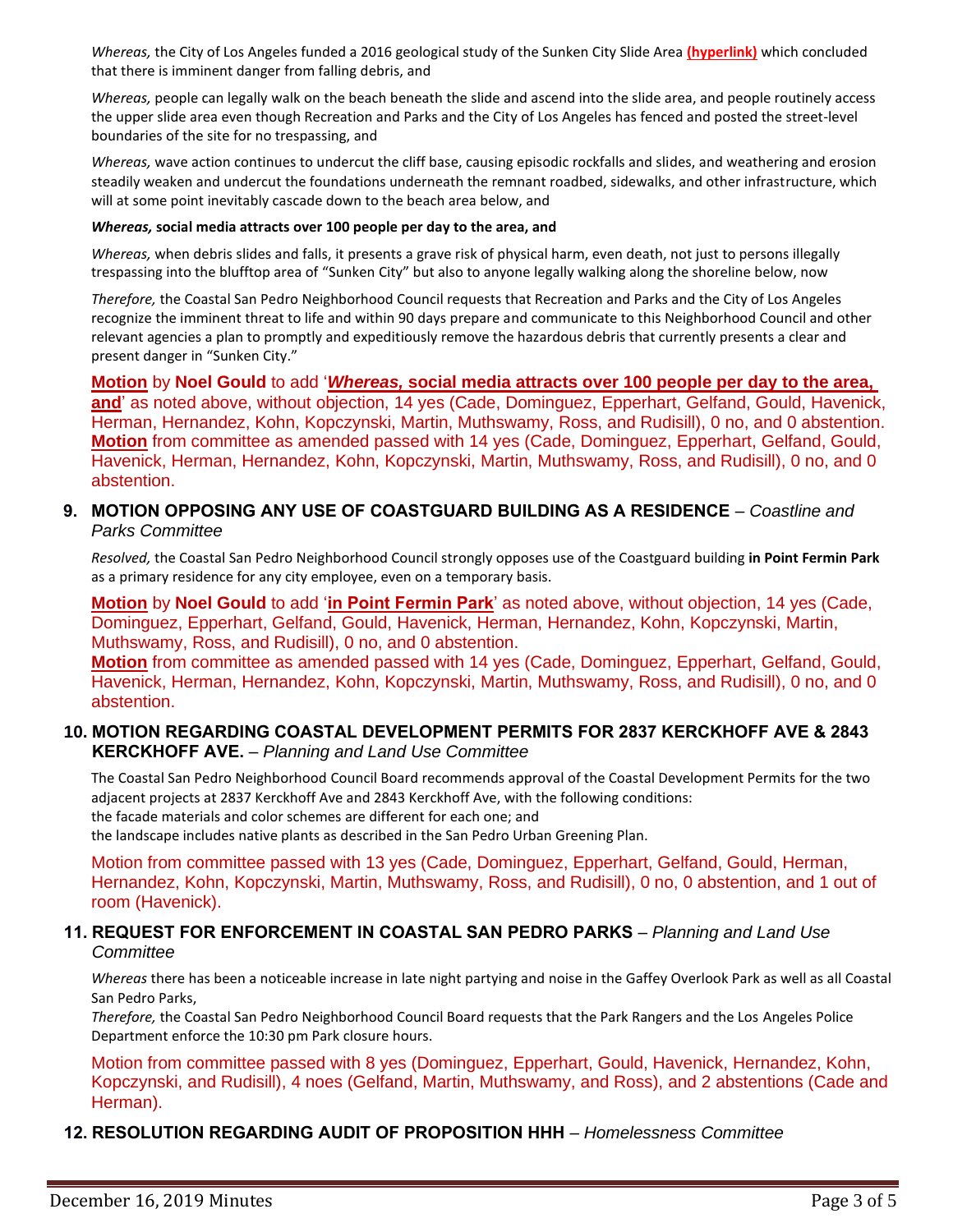*Resolved,* the Coastal San Pedro Neighborhood Council recognizes the audit completed by Ron Galperin on Proposition HHH and requests that the City respond to the findings and recommendations of this audit within 30 days from the date of this motion.

Motion from committee passed with 14 yes (Cade, Dominguez, Epperhart, Gelfand, Gould, Havenick, Herman, Hernandez, Kohn, Kopczynski, Martin, Muthswamy, Ross, and Rudisill), 0 no, and 0 abstention.

#### **13. MOTION REGARDING USE OF RENEWABLE FUELS BY LOS ANGELES DEPARTMENT OF WATER AND POWER** – *Richard Havenick*

*Whereas* the Coastal San Pedro Neighborhood Council filed Motions supporting Los Angeles Department of Water and Power's transition to 100% Renewable Fuels and that the Renewable Energy Study (currently in work) establish the goal of 100% Renewable Energy by 2030 (reference Council File 16-0243).

*Therefore, be it resolved,* the Coastal San Pedro Neighborhood Council requests the City of Los Angeles and the Los Angeles Department of Water and Power ensure that agreements, amendments, and or contracts with any power generation plants include the requirement to operate on 100% Renewable fuels (reference Council File 13-0340).

Motion by **Richard Havenick** to approve the motion above regarding use of renewable fuels by Los Angeles Department of Water and Power, second by **Daniel Kohn**, and passed with 14 yes (Cade, Dominguez, Epperhart, Gelfand, Gould, Havenick, Herman, Hernandez, Kohn, Kopczynski, Martin, Muthswamy, Ross, and Rudisill), 0 no, and 0 abstention.

#### **14. MOTION REGARDING CITY ACTION ON CLOSURE OR RELOCATION OF RANCHO LIQUID PROPANE GAS FACILITY AT 2110 GAFFEY STREET IN SAN PEDRO** – *Richard Havenick*

*See attachments from Los Angeles Board of Education and Northwest San Pedro Neighborhood Council Whereas* the Coastal San Pedro Neighborhood Council has serious concern regarding the safety of the Rancho Liquid Propane Gas facility at 2110 Gaffey Street in San Pedro.

*Whereas* the Los Angeles Board of Education filed by unanimous vote the Resolution 027-15/16 on January 12, 2016 directing "the Superintendent to immediately submit (the) Resolution to the City officials, as well as other Federal, State and local agencies to request their support in relocating the Facility."

*Whereas* the Northwest San Pedro Neighborhood Council filed several Motions documenting NWSPNC's constituents' concerns regarding the Rancho Liquid Propane Gas facility, including the June 10, 2016 letter stating, in summary, "On February 8, 2016, the Northwest San Pedro Council (NWSPNC) passed a motion concerning the relocation of the Rancho LPG Facility located in San Pedro, CA in support of the LAUSD's Resolution. . . The Northwest San Pedro Neighborhood Council fully supports the LAUSD Board of Education in its stance on the relocation of the Rancho LPG butane and propane storage tanks," and, "With its close proximity to schools, homes, and recreational centers, the Northwest San Pedro Neighborhood Council views continued operation of the Rancho LPG storage facility as intolerable and politically reckless. The Northwest San Pedro Neighborhood Council urgently requests that City Officials, as well as Federal, State, and local agencies, see to the immediate relocation of the Rancho LPG facility away from our community."

*Therefore be it resolved,* the Coastal San Pedro Neighborhood Council (CSPNC) requests the office of Councilman Joe Buscaino and the City of Los Angeles reply no later than the March 2020 CSPNC Board Meeting scheduled for March 23, 2020 with the plan to respond to constituents' requests that the Rancho Liquid Propane Gas facility at 2110 Gaffey Street in San Pedro be closed or relocated to a more suitable site to reduce the hazard currently imposed on thousands of Harbor area residents.

Motion by **Richard Havenick** to approve the motion above regarding City action on closure or relocation of Rancho Liquid Propane Gas facility at 2110 Gaffey Street in San Pedro, second by **Louis Dominguez**, and passed with 14 yes (Cade, Dominguez, Epperhart, Gelfand, Gould, Havenick, Herman, Hernandez, Kohn, Kopczynski, Martin, Muthswamy, Ross, and Rudisill), 0 no, and 0 abstention.

### **15. MOTION REGARDING PROPOSALS BY THE BOARD OF NEIGHBORHOOD COMMISSIONERS** –

The Coastal San Pedro Neighborhood Council opposes the proposals now before the Board of Neighborhood Commissioners (BONC) and calls on the local BONC commissioner and other commissioners of the area to oppose and vote no.

**Motion** by **Noel Gould** to separate out the Dispute Resolution item, second by **John Kopczynski**, and passed without objection with 14 yes (Cade, Dominguez, Epperhart, Gelfand, Gould, Havenick, Herman, Hernandez, Kohn, Kopczynski, Martin, Muthswamy, Ross, and Rudisill), 0 no, and 0 abstention. **Motion** by **Shannon Ross** to refer all 4 items to the Administrative Operations Committee, second by **Louis Dominguez**, and passed without objection with 14 yes (Cade, Dominguez, Epperhart, Gelfand, Gould, Havenick, Herman, Hernandez, Kohn, Kopczynski, Martin, Muthswamy, Ross, and Rudisill), 0 no, and 0 abstention.